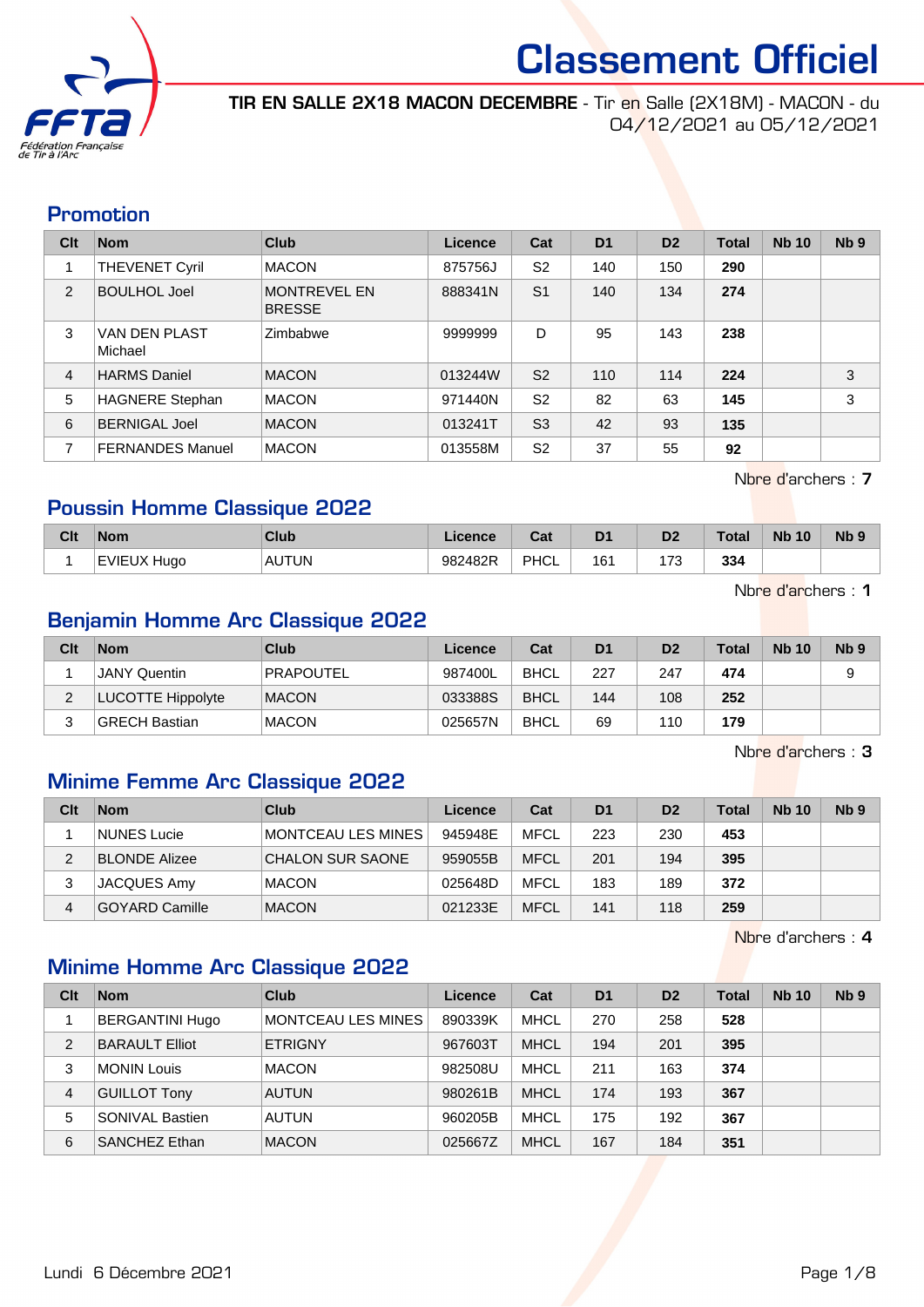

TIR EN SALLE 2X18 MACON DECEMBRE - Tir en Salle (2X18M) - MACON - du 04/12/2021 au 05/12/2021

### Minime Homme Arc Classique 2022 (Suite)

| Clt | <b>Nom</b>                      | Club         | ∟icence | <b>Dol</b><br>Ja: | D <sub>1</sub>                | D <sub>2</sub> | <b>Total</b> | <b>N<sub>b</sub></b><br>10 | N <sub>b</sub> <sub>9</sub> |
|-----|---------------------------------|--------------|---------|-------------------|-------------------------------|----------------|--------------|----------------------------|-----------------------------|
|     | Maximilien<br><b>IDELAVOET'</b> | <b>MACON</b> | 016837B | <b>MHCL</b>       | $\overline{\phantom{a}}$<br>ີ | 76             | 149          |                            |                             |

Nbre d'archers : 7

#### Cadet Femme Arc Classique 2022

| Clt           | <b>Nom</b>            | <b>Club</b>             | Licence | Cat  | D <sub>1</sub> | D <sub>2</sub> | Total | <b>Nb 10</b> | N <sub>b</sub> <sub>9</sub> |
|---------------|-----------------------|-------------------------|---------|------|----------------|----------------|-------|--------------|-----------------------------|
|               | <b>LOCTIN Sarah</b>   | <b>CHALON SUR SAONE</b> | 000643Z | CFCL | 231            | 239            | 470   |              |                             |
| $\mathcal{P}$ | <b>GAREL Oceane</b>   | <b>VILLEFRANCHE</b>     | 964804A | CFCL | 227            | 238            | 465   |              |                             |
| 3             | THOMASSET Lea         | MONTCEAU LES MINES      | 975110C | CFCL | 218            | 237            | 455   |              |                             |
| 4             | <b>BILLAUD Carla</b>  | <b>VILLEFRANCHE</b>     | 980880Z | CFCL | 201            | 206            | 407   |              |                             |
| 5             | <b>FRAISSE Axelle</b> | <b>CHALON SUR SAONE</b> | 937881L | CFCL | 132            | 156            | 288   |              |                             |

Nbre d'archers : 5

## Cadet Homme Arc Classique 2022

| Clt | <b>Nom</b>               | Club                    | Licence | Cat         | D <sub>1</sub> | D <sub>2</sub> | <b>Total</b> | <b>Nb 10</b> | N <sub>b</sub> <sub>9</sub> |
|-----|--------------------------|-------------------------|---------|-------------|----------------|----------------|--------------|--------------|-----------------------------|
|     | <b>BARD Clement</b>      | MONTCEAU LES MINES      | 909570N | CHCL        | 253            | 241            | 494          |              |                             |
| 2   | <b>RICHARD Florian</b>   | <b>CHALON SUR SAONE</b> | 949169F | <b>CHCL</b> | 234            | 229            | 463          |              |                             |
| 3   | <b>LABAUME Gael</b>      | <b>AUTUN</b>            | 002850Y | <b>CHCL</b> | 219            | 237            | 456          |              |                             |
| 4   | <b>COGNARD Yanis</b>     | MONTCEAU LES MINES      | 915541D | <b>CHCL</b> | 221            | 225            | 446          |              |                             |
| 5   | <b>TINEL Artur Louis</b> | <b>MACON</b>            | 011423S | <b>CHCL</b> | 97             | 149            | 246          |              |                             |

Nbre d'archers : 5

## Junior Femme Arc Classique 2022

| Clt | <b>Nom</b>              | Club                                                | Licence | יפ<br>⊍a   | D <sub>1</sub> | D <sub>2</sub> | <b>Total</b> | <b>Nb</b><br>10 | <b>Nb</b> |
|-----|-------------------------|-----------------------------------------------------|---------|------------|----------------|----------------|--------------|-----------------|-----------|
|     | <b>RE</b><br>Emmy<br>BЕ | <b>MINES</b><br>ES 1<br><b>MONT</b><br>∵⊢Ali.<br>ᄂᄂ | 815338M | JFC'<br>◡∟ | 264            | 250            |              |                 |           |

Nbre d'archers : 1

#### Junior Homme Arc Classique 2022

| Clt      | <b>Nom</b>          | Club                | Licence | Cat         | D <sub>1</sub> | D <sub>2</sub> | Total | <b>Nb 10</b> | N <sub>b</sub> <sub>9</sub> |
|----------|---------------------|---------------------|---------|-------------|----------------|----------------|-------|--------------|-----------------------------|
|          | PERROS Marius       | <b>VILLEFRANCHE</b> | 786741D | JHCL        | 266            | 265            | 531   |              |                             |
| $\Omega$ | <b>BODIN Mathis</b> | <b>MACON</b>        | 925110E | <b>JHCL</b> | 245            | 240            | 485   |              |                             |

Nbre d'archers : 2

## Senior 1 Femme Arc Classique 2022

| Clt | <b>Nom</b>          | Club                      | Licence | Cat                | D <sub>1</sub> | D <sub>2</sub> | <b>Total</b> | <b>Nb 10</b> | N <sub>b</sub> <sub>9</sub> |
|-----|---------------------|---------------------------|---------|--------------------|----------------|----------------|--------------|--------------|-----------------------------|
|     | DESVIGNES Lauranne  | ARCIS SUR AUBE            | 611215P | S <sub>1</sub> FCL | 281            | 268            | 549          |              |                             |
|     | BALTHAZARD Laetitia | <b>MONTCEAU LES MINES</b> | 989097F | S <sub>1</sub> FCL | 267            | 252            | 519          |              |                             |
|     | GUILLON Ludivine    | A.J.T.                    | 831324N | S <sub>1</sub> FCL | 231            | 233            | 464          |              |                             |

Lundi 6 Décembre 2021 **Page 2/8**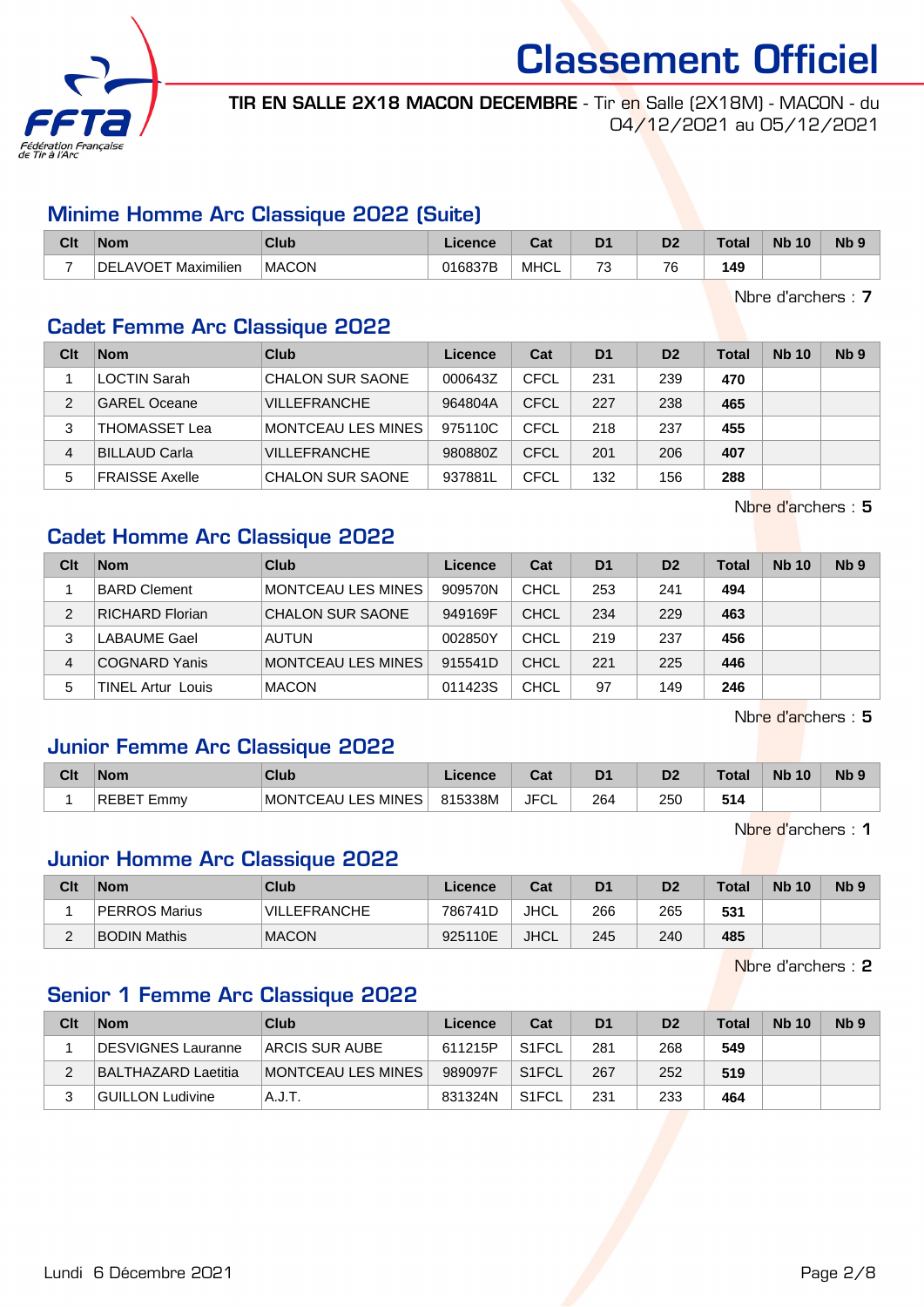

TIR EN SALLE 2X18 MACON DECEMBRE - Tir en Salle (2X18M) - MACON - du 04/12/2021 au 05/12/2021

## Senior 1 Femme Arc Classique 2022 (Suite)

| Clt | <b>Nom</b>                  | Club    | Licence | ⊶ ∼<br>ua                     | D <sub>1</sub> | D2  | <b>Total</b> | <b>Nb 10</b> | N <sub>b</sub> 9 |
|-----|-----------------------------|---------|---------|-------------------------------|----------------|-----|--------------|--------------|------------------|
|     | <b>ILE PADELLEC Nolwenn</b> | LISSIEU | 987686X | <b>91 ECI</b><br>∙∪L<br>ا ا ت | 219            | 238 | 457          |              |                  |

Nbre d'archers : 4

## Senior 1 Homme Arc Classique 2022

| Clt | <b>Nom</b>              | <b>Club</b>               | <b>Licence</b> | Cat                | D <sub>1</sub> | D <sub>2</sub> | Total | <b>Nb 10</b> | Nb <sub>9</sub> |
|-----|-------------------------|---------------------------|----------------|--------------------|----------------|----------------|-------|--------------|-----------------|
|     | <b>BARBIER Anthony</b>  | BRIENON/ARMANCON          | 775692U        | S <sub>1</sub> HCL | 291            | 289            | 580   |              |                 |
| 2   | <b>CORSIN Valentin</b>  | BRIENON/ARMANCON          | 750102D        | S <sub>1</sub> HCL | 285            | 273            | 558   |              |                 |
| 3   | <b>COLLAUD Evann</b>    | <b>MONTCEAU LES MINES</b> | 770560R        | S <sub>1</sub> HCL | 278            | 275            | 553   |              |                 |
| 4   | <b>GARAUDET Nicolas</b> | <b>MEURSAULT</b>          | 628634Y        | S <sub>1</sub> HCL | 276            | 273            | 549   |              |                 |
| 5   | <b>MAGNIEN Adrien</b>   | <b>MACON</b>              | 441389W        | S <sub>1</sub> HCL | 258            | 268            | 526   |              |                 |
| 6   | <b>THOMASSET Yoann</b>  | <b>LOUHANS</b>            | 984027V        | S <sub>1</sub> HCL | 256            | 265            | 521   |              |                 |
| 7   | <b>GOUBY Romain</b>     | PARAY LEMONIAL            | 873860Y        | S <sub>1</sub> HCL | 253            | 253            | 506   |              |                 |
| 8   | <b>RUDE Victor</b>      | <b>LOUHANS</b>            | 806295H        | S <sub>1</sub> HCL | 235            | 224            | 459   |              |                 |
| 9   | <b>DURAND Jaymisson</b> | <b>MACON</b>              | 646453S        | S <sub>1</sub> HCL | 226            | 198            | 424   |              |                 |

Nbre d'archers : 9

## Senior 2 Femme Arc Classique 2022

| Clt | <b>Nom</b>                | Club             | Licence | Cat                | D <sub>1</sub> | D <sub>2</sub> | <b>Total</b> | <b>Nb 10</b> | Nb <sub>9</sub> |
|-----|---------------------------|------------------|---------|--------------------|----------------|----------------|--------------|--------------|-----------------|
|     | <b>GRAIN Martine</b>      | <b>MACON</b>     | 754869K | S <sub>2</sub> FCL | 271            | 283            | 554          |              |                 |
| 3   | <b>ROUGETET Valerie</b>   | <b>MEURSAULT</b> | 662603W | S <sub>2</sub> FCL | 248            | 251            | 499          |              |                 |
| 4   | <b>JATIVA Gwladys</b>     | <b>LYON 7EME</b> | 979868Z | S <sub>2</sub> FCL | 251            | 245            | 496          |              |                 |
| 5   | <b>GILARDOT Sandra</b>    | <b>MEURSAULT</b> | 911946W | S <sub>2</sub> FCL | 237            | 240            | 477          |              |                 |
| 6   | MASRABAYE Ronelyan        | <b>MACON</b>     | 778480Z | S <sub>2</sub> FCL | 228            | 233            | 461          |              |                 |
|     | <b>DELTINGER Isabelle</b> | <b>MACON</b>     | 807204W | S <sub>2</sub> FCL | 225            | 232            | 457          |              |                 |

Nbre d'archers : 6

## Senior 2 Homme Arc Classique 2022

| Clt | <b>Nom</b>                 | <b>Club</b>     | Licence | Cat                | D <sub>1</sub> | D <sub>2</sub> | Total | <b>Nb 10</b> | Nb <sub>9</sub> |
|-----|----------------------------|-----------------|---------|--------------------|----------------|----------------|-------|--------------|-----------------|
|     | <b>VAILLANT David</b>      | <b>DIJON</b>    | 935065A | S2HCL              | 270            | 263            | 533   |              |                 |
| 2   | <b>GUILLON Thierry</b>     | A.J.T.          | 857533B | S2HCL              | 264            | 259            | 523   |              |                 |
| 3   | <b>ALOIN Robert</b>        | <b>ROANNE</b>   | 900854P | S <sub>2</sub> HCL | 251            | 261            | 512   |              |                 |
| 4   | <b>MINOT Patrick</b>       | <b>ANSE</b>     | 756906Z | S <sub>2</sub> HCL | 248            | 259            | 507   |              |                 |
| 5   | <b>CHAPONNEAU Philippe</b> | <b>GUEUGNON</b> | 859018R | S <sub>2</sub> HCL | 235            | 260            | 495   |              |                 |
| 6   | DEROSA StÉphan             | <b>MACON</b>    | 966767J | S <sub>2</sub> HCL | 255            | 233            | 488   |              |                 |
| 7   | NEVERS Mickael             | <b>MACON</b>    | 387443J | S <sub>2</sub> HCL | 247            | 238            | 485   |              |                 |
| 8   | <b>BULLAND Eric</b>        | <b>MACON</b>    | 827364J | S <sub>2</sub> HCL | 231            | 238            | 469   |              |                 |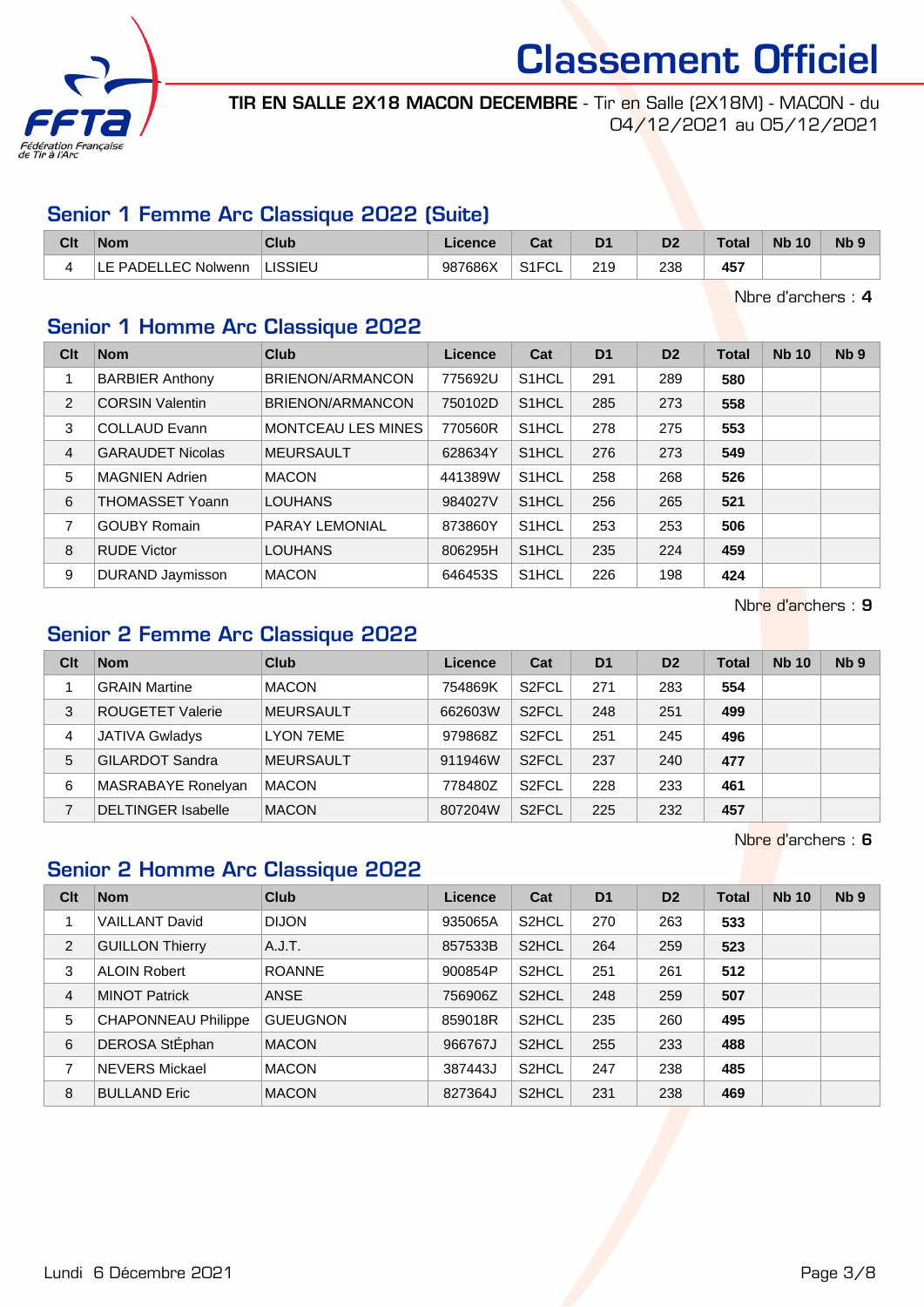

TIR EN SALLE 2X18 MACON DECEMBRE - Tir en Salle (2X18M) - MACON - du 04/12/2021 au 05/12/2021

## Senior 2 Homme Arc Classique 2022 (Suite)

| Clt | <b>Nom</b>                    | <b>Club</b>                          | Licence | Cat                | D <sub>1</sub> | D <sub>2</sub> | <b>Total</b> | <b>Nb 10</b> | Nb <sub>9</sub> |
|-----|-------------------------------|--------------------------------------|---------|--------------------|----------------|----------------|--------------|--------------|-----------------|
| 9   | <b>GUILLEMOD Frederic</b>     | <b>MONTREVEL EN</b><br><b>BRESSE</b> | 886989U | S <sub>2</sub> HCL | 239            | 226            | 465          |              |                 |
| 10  | <b>FOUILLOUX Laurent</b>      | <b>MACON</b>                         | 855388V | S <sub>2</sub> HCL | 226            | 238            | 464          |              |                 |
| 11  | <b>LOCTIN Jerome</b>          | <b>CHALON SUR SAONE</b>              | 000646C | S2HCL              | 239            | 225            | 464          |              |                 |
| 12  | <b>BRIDET Frederic</b>        | <b>ETRIGNY</b>                       | 895535H | S <sub>2</sub> HCL | 231            | 229            | 460          |              |                 |
| 13  | <b>BIGOTTE Joel</b>           | <b>ODENAS</b>                        | 004358M | S <sub>2</sub> HCL | 214            | 224            | 438          |              |                 |
| 14  | <b>SONIVAL Dominique</b>      | <b>AUTUN</b>                         | 951365T | S <sub>2</sub> HCL | 214            | 218            | 432          |              |                 |
| 15  | <b>BESSON Eric</b>            | <b>AUTUN</b>                         | 843949L | S <sub>2</sub> HCL | 225            | 205            | 430          |              |                 |
| 16  | <b>AUZOULT Laurent</b>        | A.J.T.                               | 982847M | S <sub>2</sub> HCL | 164            | 212            | 376          |              |                 |
| 17  | BARAULT Jean-FranÇois ETRIGNY |                                      | 967469X | S2HCL              | 179            | 191            | 370          |              |                 |

Nbre d'archers : 17

## Senior 3 Femme Arc Classique 2022

| Clt | <b>Nom</b>                 | Club                | Licence | Cat   | D <sub>1</sub> | D <sub>2</sub> | <b>Total</b> | <b>Nb 10</b> | Nb <sub>9</sub> |
|-----|----------------------------|---------------------|---------|-------|----------------|----------------|--------------|--------------|-----------------|
|     | <b>BRUNEAU Benedicte</b>   | CHALON SUR SAONE    | 385670G | S3FCL | 248            | 247            | 495          |              |                 |
| 2   | <b>ZANIN Marie Claude</b>  | <b>ETRIGNY</b>      | 893151S | S3FCL | 239            | 229            | 468          |              |                 |
| 3   | <b>PRABEL Marie-Pierre</b> | <b>MACON</b>        | 795384Y | S3FCL | 228            | 238            | 466          |              |                 |
| 4   | DOYEN Nadine               | <b>VILLEFRANCHE</b> | 360424R | S3FCL | 223            | 242            | 465          |              |                 |

Nbre d'archers : 4

## Senior 3 Homme Arc Classique 2022

| Clt | <b>Nom</b>               | Club                    | Licence | Cat   | D <sub>1</sub> | D <sub>2</sub> | <b>Total</b> | <b>Nb 10</b> | Nb <sub>9</sub> |
|-----|--------------------------|-------------------------|---------|-------|----------------|----------------|--------------|--------------|-----------------|
|     | <b>BOUILLAUD Gerard</b>  | <b>ETRIGNY</b>          | 229690N | S3HCL | 271            | 267            | 538          |              |                 |
| 2   | <b>MARQUIS Lionel</b>    | <b>MACON</b>            | 074192U | S3HCL | 266            | 256            | 522          |              |                 |
| 3   | <b>PRIERE Marc</b>       | <b>VILLEFRANCHE</b>     | 978937M | S3HCL | 237            | 258            | 495          |              |                 |
| 4   | <b>GROISON Bernard</b>   | <b>CHALON SUR SAONE</b> | 005019F | S3HCL | 232            | 235            | 467          |              |                 |
| 5   | <b>MELIN Joel</b>        | <b>ETRIGNY</b>          | 915584A | S3HCL | 235            | 231            | 466          |              |                 |
| 6   | <b>CHOQUIN Dominique</b> | <b>ETRIGNY</b>          | 929434E | S3HCL | 211            | 252            | 463          |              |                 |
| 7   | <b>THEBAUD Patrice</b>   | VILLEFRANCHE            | 935158B | S3HCL | 238            | 223            | 461          |              |                 |
| 8   | <b>LEBRUN Denis</b>      | <b>ETRIGNY</b>          | 760080Z | S3HCL | 172            | 149            | 321          |              |                 |

Nbre d'archers : 8

## Cadet Homme Arc à Poulies 2022

| Clt | <b>Nom</b>          | <b>Club</b>  | ∟icence | Cat         | D <sub>1</sub> | D <sub>2</sub> | <b>Total</b> | <b>N<sub>b</sub></b><br>10 | N <sub>b</sub> <sub>9</sub> |
|-----|---------------------|--------------|---------|-------------|----------------|----------------|--------------|----------------------------|-----------------------------|
|     | <b>GARNIER Evan</b> | <b>MACON</b> | 859847S | <b>CHCO</b> | 259            | 267            | 526          |                            |                             |

Nbre d'archers : 1

## Senior 1 Homme Arc a Poulies 2022

|  | <b>Clt</b> | <b>Nom</b> | Club | icence | Cat | D <sub>1</sub> | D <sub>2</sub> | <b>Total</b> | 10<br><b>Nb</b> | Nb s |
|--|------------|------------|------|--------|-----|----------------|----------------|--------------|-----------------|------|
|--|------------|------------|------|--------|-----|----------------|----------------|--------------|-----------------|------|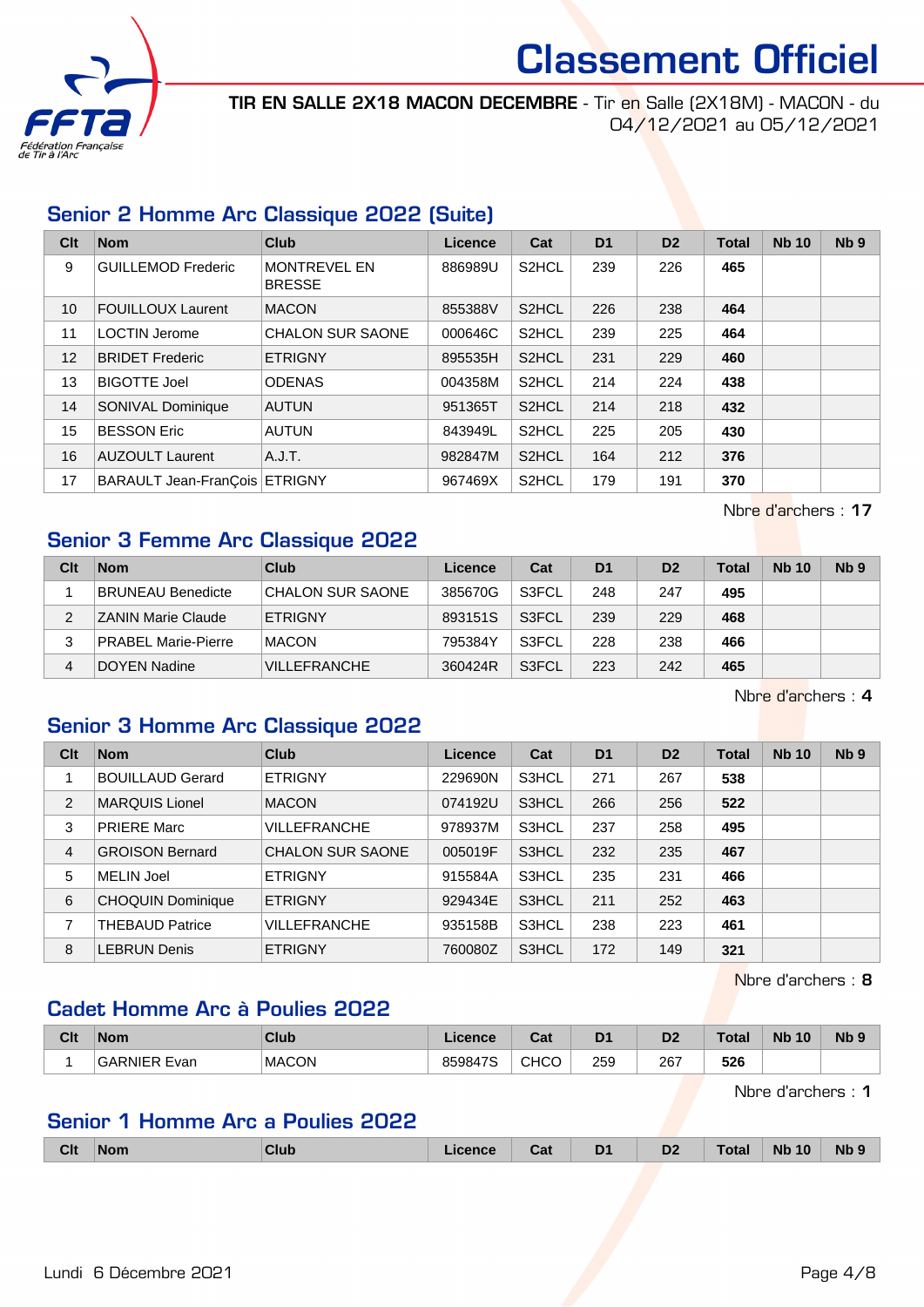

TIR EN SALLE 2X18 MACON DECEMBRE - Tir en Salle (2X18M) - MACON - du 04/12/2021 au 05/12/2021

## Senior 1 Homme Arc a Poulies 2022 (Suite)

| Clt | <b>Nom</b>               | Club                   | Licence | Cat                | D <sub>1</sub> | D <sub>2</sub> | <b>Total</b> | <b>Nb 10</b> | N <sub>b</sub> <sub>9</sub> |
|-----|--------------------------|------------------------|---------|--------------------|----------------|----------------|--------------|--------------|-----------------------------|
|     | <b>ARROUGE Yoann</b>     | <b>DIJON</b>           | 595427D | S <sub>1</sub> HCO | 287            | 284            | 571          |              |                             |
|     | <b>GAUTHIER Benjamin</b> | <b>IMEURSAULT</b>      | 812099S | S <sub>1</sub> HCO | 283            | 281            | 564          |              |                             |
|     | <b>BURIASCO Anthony</b>  | <b>VALENCE</b>         | 014755N | S <sub>1</sub> HCO | 278            | 281            | 559          |              |                             |
| 4   | LEVEQUE Fabien           | <b>SEMUR EN AUXOIS</b> | 877022K | S <sub>1</sub> HCO | 270            | 267            | 537          |              |                             |

Nbre d'archers : 4

## Senior 2 Femme Arc à Poulies 2022

| Clt | <b>Nom</b>             | Club                  | Licence | Cat                | D <sub>1</sub> | D <sub>2</sub> | <b>Total</b> | <b>Nb 10</b> | N <sub>b</sub> <sub>9</sub> |
|-----|------------------------|-----------------------|---------|--------------------|----------------|----------------|--------------|--------------|-----------------------------|
|     | LOUVETON Valerie       | <b>PARAY LEMONIAL</b> | 406141H | S <sub>2</sub> FCO | 271            | 274            | 545          |              |                             |
|     | <b>GARNIER Adeline</b> | <b>MACON</b>          | 275180J | S <sub>2</sub> FCO | 272            | 268            | 540          |              |                             |
| ົ   | <b>GRAVEZ Corinne</b>  | <b>FONTAINEBLEAU</b>  | 920769L | S <sub>2</sub> FCO | 248            | 242            | 490          |              |                             |

Nbre d'archers : 3

## Senior 2 Homme Arc à Poulies 2022

| Clt            | <b>Nom</b>             | Club                                 | Licence | Cat                | D <sub>1</sub> | D <sub>2</sub> | <b>Total</b> | <b>Nb 10</b> | N <sub>b</sub> <sub>9</sub> |
|----------------|------------------------|--------------------------------------|---------|--------------------|----------------|----------------|--------------|--------------|-----------------------------|
|                | THEPTHAMNAO Tristan    | LONS LE SAUNIER                      | 804108F | S <sub>2</sub> HCO | 292            | 289            | 581          |              |                             |
| 2              | <b>TURC Yann</b>       | <b>VALENCE</b>                       | 867384J | S <sub>2</sub> HCO | 288            | 280            | 568          |              |                             |
| 3              | <b>MINOT Patrick</b>   | ANSE                                 | 756906Z | S <sub>2</sub> HCO | 278            | 278            | 556          |              |                             |
| $\overline{4}$ | <b>GARNIER Olivier</b> | <b>MACON</b>                         | 296079A | S <sub>2</sub> HCO | 276            | 278            | 554          |              |                             |
| 5              | LOPES Antonio          | <b>MACON</b>                         | 931227D | S <sub>2</sub> HCO | 280            | 272            | 552          |              |                             |
| 6              | <b>PUEO Laurent</b>    | <b>MONTREVEL EN</b><br><b>BRESSE</b> | 886992X | S <sub>2</sub> HCO | 272            | 270            | 542          |              |                             |
| 7              | <b>PRABEL Thierry</b>  | <b>MACON</b>                         | 800040J | S <sub>2</sub> HCO | 271            | 258            | 529          |              |                             |

Nbre d'archers : 7

## Senior 3 Femme Arc à Poulies 2022

| Clt | <b>Nom</b>     | Club                   | Licence | ◠ឹ៶<br>udl   | D1  | D2  | Total | <b>N<sub>b</sub></b><br>10 | N <sub>b</sub> <sub>9</sub> |
|-----|----------------|------------------------|---------|--------------|-----|-----|-------|----------------------------|-----------------------------|
|     | Patricia<br>ΛV | <b>SEMUR EN AUXOIS</b> | 831441R | S3FCO<br>−∪∪ | 226 | 188 | 414   |                            |                             |

Nbre d'archers : 1

### Senior 3 Homme Arc à Poulies 2022

| Clt | <b>Nom</b>                    | Club                   | Licence | Cat   | D <sub>1</sub> | D <sub>2</sub> | <b>Total</b> | <b>Nb 10</b> | N <sub>b</sub> <sub>9</sub> |
|-----|-------------------------------|------------------------|---------|-------|----------------|----------------|--------------|--------------|-----------------------------|
|     | GOYOT Jean-Louis              | <b>SEMUR EN AUXOIS</b> | 831442S | S3HCO | 277            | 277            | 554          |              |                             |
| 2   | <b>ACHTERMANN</b><br>Wolfgang | <b>IMEURSAULT</b>      | 740847U | S3HCO | 270            | 281            | 551          |              |                             |
| 3   | GRAMBIN Jean-Luc              | <b>PRAPOUTEL</b>       | 741465R | S3HCO | 263            | 244            | 507          |              | 31                          |
| 4   | <b>RAVAT Patrick</b>          | <b>CHAGNY</b>          | 732563P | S3HCO | 234            | 202            | 436          |              |                             |

Nbre d'archers : 4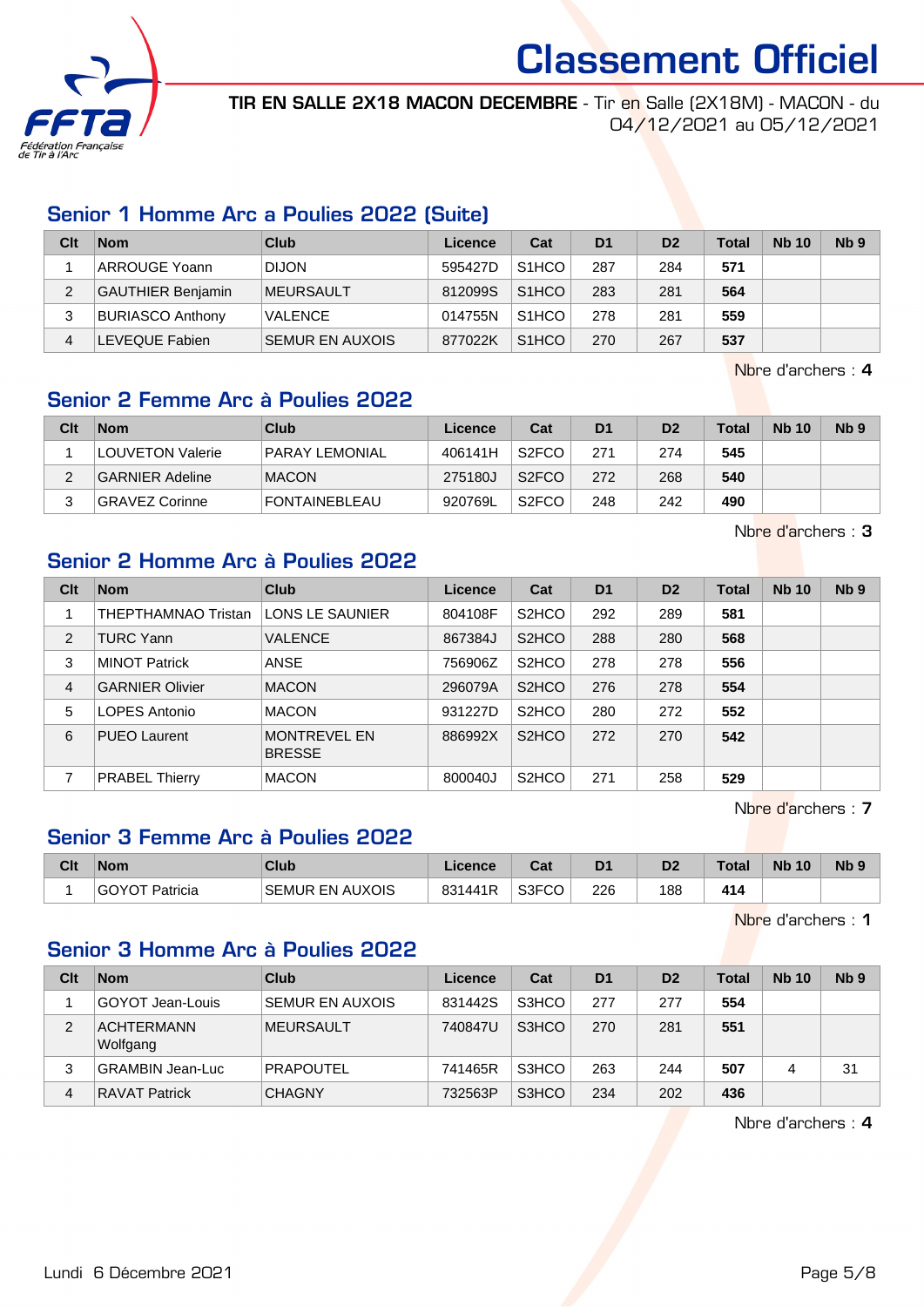

TIR EN SALLE 2X18 MACON DECEMBRE - Tir en Salle (2X18M) - MACON - du 04/12/2021 au 05/12/2021

#### Cadet Femme Bare Bow 2022

| Clt      | <b>Nom</b>            | Club          | Licence | Cat         | D <sub>1</sub> | D <sub>2</sub> | <b>Total</b> | <b>Nb 10</b> | Nb 9 |
|----------|-----------------------|---------------|---------|-------------|----------------|----------------|--------------|--------------|------|
|          | <b>VANDAME</b> Marion | <b>CHAGNY</b> | 870198T | <b>CFBB</b> | 192            | 198            | 390          |              |      |
| <u>.</u> | FOUILLOUX Emeline     | <b>MACON</b>  | 912078P | <b>CFBB</b> | 207            | 178            | 385          |              |      |

Nbre d'archers : 2

### Adultes Femme Bare Bow 2022

| Clt | <b>Nom</b>                 | Club                | Licence | Cat                | D <sub>1</sub> | D <sub>2</sub> | <b>Total</b> | <b>Nb 10</b> | N <sub>b</sub> <sub>9</sub> |
|-----|----------------------------|---------------------|---------|--------------------|----------------|----------------|--------------|--------------|-----------------------------|
|     | <b>VANDAME</b> Frederique  | <b>CHAGNY</b>       | 398162K | S <sub>2</sub> FBB | 195            | 197            | 392          |              |                             |
|     | <b>BORDIAUX Christelle</b> | <b>LOUHANS</b>      | 878374E | S <sub>2</sub> FBB | 136            | 132            | 268          |              |                             |
|     | CHIANALE Cecile            | <b>VILLEFRANCHE</b> | 015927M | S <sub>2</sub> FBB | 139            | 123            | 262          |              |                             |

Nbre d'archers : 3

## Adultes Homme Bare Bow 2022

| Clt | <b>Nom</b>                | <b>Club</b>             | Licence | Cat                             | D <sub>1</sub> | D <sub>2</sub> | <b>Total</b> | <b>Nb 10</b> | N <sub>b</sub> <sub>9</sub> |
|-----|---------------------------|-------------------------|---------|---------------------------------|----------------|----------------|--------------|--------------|-----------------------------|
|     | <b>VANDAME</b> Loic       | <b>CHALON SUR SAONE</b> | 609527E | S2HBB                           | 257            | 250            | 507          |              |                             |
| 2   | <b>MAGNIEN Adrien</b>     | <b>MACON</b>            | 441389W | S <sub>1</sub> H <sub>B</sub> B | 241            | 239            | 480          |              |                             |
| 3   | <b>GARDIENNET Maurice</b> | <b>MACON</b>            | 694402K | S3HBB                           | 234            | 239            | 473          |              |                             |
| 4   | <b>ROUBIER David</b>      | <b>CHALON SUR SAONE</b> | 726870B | S <sub>2</sub> HBB              | 243            | 228            | 471          |              |                             |
| 5   | <b>FEYEUX Noel</b>        | LA CHAPELLE THECLE      | 697489R | S3HBB                           | 236            | 230            | 466          |              |                             |
| 6   | <b>VILLETTE Pascal</b>    | <b>CHAGNY</b>           | 936242E | S2HBB                           | 223            | 196            | 419          |              |                             |
| 7   | <b>BOUDELOT Nicolas</b>   | <b>MACON</b>            | 862644G | S2HBB                           | 186            | 181            | 367          |              |                             |
| 8   | DE SOUSA Carlos           | <b>GUEUGNON</b>         | 894857W | S2HBB                           | 186            | 180            | 366          |              |                             |
| 9   | <b>DELIE Hugues</b>       | <b>ETRIGNY</b>          | 971539W | S3HBB                           | 75             |                | 75           |              |                             |

Nbre d'archers : 9

## Autres tirs

#### Benjamin Homme Arc Classique 2022

| Tir   | <b>Nom</b>      | Club      | icence       | ≏~∗<br>⊍a   | D <sup>1</sup> | n.<br>ש       | Total | <b>Nb</b><br>10 | <b>Nb</b> |
|-------|-----------------|-----------|--------------|-------------|----------------|---------------|-------|-----------------|-----------|
| Tir 2 | JANY<br>Quentin | PRAPOUTEI | 7400L<br>987 | <b>BHCL</b> | 256<br>$\sim$  | 251<br>$\sim$ | 507   |                 |           |

Nbre d'archers : 1

## Senior 1 Femme Arc Classique 2022

| Tir   | <b>Nom</b>           | Club                      | Licence | Cat                | D <sub>1</sub> | D <sub>2</sub> | Total | <b>Nb 10</b> | N <sub>b</sub> <sub>9</sub> |
|-------|----------------------|---------------------------|---------|--------------------|----------------|----------------|-------|--------------|-----------------------------|
| Tir 3 | ∣BALTHAZARD Laetitia | MONTCEAU LES MINES        | 989097F | S <sub>1</sub> FCL | 241            | 261            | 502   |              |                             |
| Tir 2 | ∣BALTHAZARD Laetitia | <b>MONTCEAU LES MINES</b> | 989097F | S <sub>1</sub> FCL | 262            | 260            | 522   |              |                             |

Nbre d'archers : 2

## Senior 1 Homme Arc Classique 2022

| <b>The County</b><br><u>Tir</u> | <b>Nom</b> | <b>Club</b> | ence | Cat | D <sub>1</sub><br>- - | D <sub>2</sub> | ⊺ot: | 10<br><b>N<sub>b</sub></b> | <b>Nb</b> |
|---------------------------------|------------|-------------|------|-----|-----------------------|----------------|------|----------------------------|-----------|
|                                 |            |             |      |     |                       |                |      |                            |           |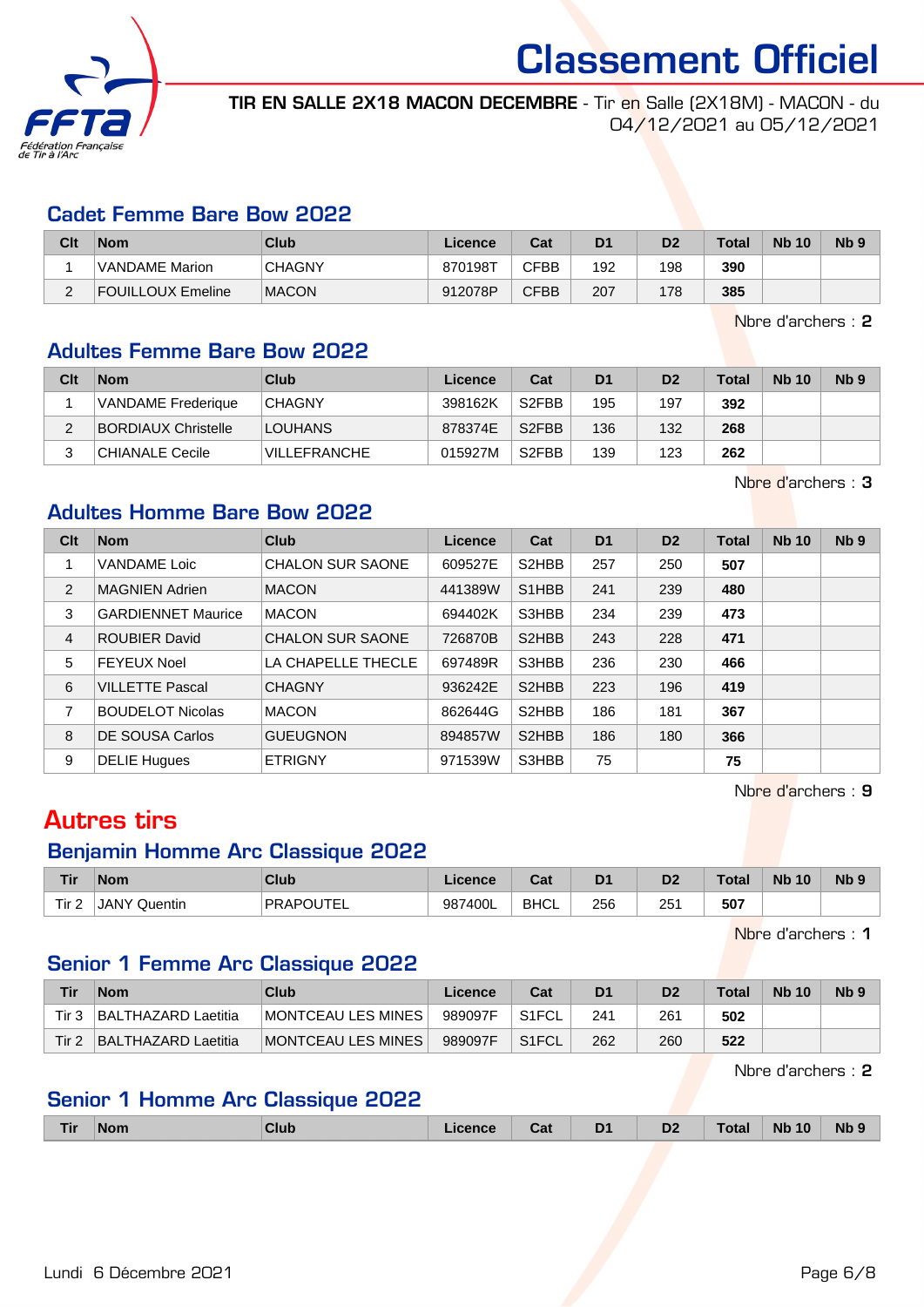

TIR EN SALLE 2X18 MACON DECEMBRE - Tir en Salle (2X18M) - MACON - du 04/12/2021 au 05/12/2021

## Senior 1 Homme Arc Classique 2022 (Suite)

| Tir   | <b>Nom</b>             | Club                    | Licence | Cat                | D <sub>1</sub> | D <sub>2</sub> | <b>Total</b> | <b>Nb 10</b> | Nb <sub>9</sub> |
|-------|------------------------|-------------------------|---------|--------------------|----------------|----------------|--------------|--------------|-----------------|
| Tir 2 | <b>BARBIER Anthony</b> | BRIENON/ARMANCON        | 775692U | S <sub>1</sub> HCL | 288            | 289            | 577          |              |                 |
| Tir 4 | <b>CORSIN Valentin</b> | <b>BRIENON/ARMANCON</b> | 750102D | S <sub>1</sub> HCL | 284            | 280            | 564          |              |                 |
| Tir 3 | <b>CORSIN Valentin</b> | BRIENON/ARMANCON        | 750102D | S <sub>1</sub> HCL | 277            | 258            | 535          |              |                 |
| Tir 2 | <b>COLLAUD Evann</b>   | MONTCEAU LES MINES      | 770560R | S <sub>1</sub> HCL | 286            | 277            | 563          |              |                 |
| Tir 2 | <b>CORSIN Valentin</b> | BRIENON/ARMANCON        | 750102D | S <sub>1</sub> HCL | 277            | 279            | 556          |              |                 |
| Tir 2 | <b>GOUBY Romain</b>    | <b>PARAY LEMONIAL</b>   | 873860Y | S <sub>1</sub> HCL | 245            | 242            | 487          |              |                 |

Nbre d'archers : 6

## Senior 2 Femme Arc Classique 2022

| Tir      | <b>Nom</b>            | Club             | Licence | Cat                | D <sub>1</sub> | D <sub>2</sub> | Total | <b>Nb 10</b> | Nb <sub>9</sub> |
|----------|-----------------------|------------------|---------|--------------------|----------------|----------------|-------|--------------|-----------------|
| Tir 2    | <b>GRAIN Martine</b>  | <b>MACON</b>     | 754869K | S <sub>2</sub> FCL | 259            | 272            | 531   |              |                 |
| $T$ ir 3 | <b>JATIVA Gwladys</b> | <b>LYON 7EME</b> | 979868Z | S2FCL              | 253            | 229            | 482   |              |                 |
| Tir 2    | <b>JATIVA Gwladys</b> | LYON 7EME        | 979868Z | S <sub>2</sub> FCL | 251            | 248            | 499   |              |                 |
| Tir 2    | MASRABAYE Ronelyan    | <b>MACON</b>     | 778480Z | S <sub>2</sub> FCL | 241            | 251            | 492   |              |                 |

Nbre d'archers : 4

### Senior 2 Homme Arc Classique 2022

| Tir      | <b>Nom</b>               | Club         | Licence | Cat                | D <sub>1</sub> | D <sub>2</sub> | <b>Total</b> | <b>Nb 10</b> | Nb <sub>9</sub> |
|----------|--------------------------|--------------|---------|--------------------|----------------|----------------|--------------|--------------|-----------------|
| Tir 2    | DEROSA StÉphan           | <b>MACON</b> | 966767J | S <sub>2</sub> HCL | 255            | 253            | 508          |              |                 |
| $T$ ir 3 | DEROSA StEphan           | <b>MACON</b> | 966767J | S <sub>2</sub> HCL | 249            | 249            | 498          |              |                 |
| Tir 2    | NEVERS Mickael           | <b>MACON</b> | 387443J | S <sub>2</sub> HCL | 234            | 246            | 480          |              |                 |
| Tir $21$ | <b>FOUILLOUX Laurent</b> | <b>MACON</b> | 855388V | S <sub>2</sub> HCL | 227            | 246            | 473          |              |                 |

Nbre d'archers : 4

## Senior 3 Femme Arc Classique 2022

| Tir              | <b>Nom</b>             | Club         | Licence | ◠⌒ィ<br>⊍aι                | D <sub>1</sub> | D <sub>2</sub> | Total | <b>N<sub>b</sub></b><br>10 | Nb <sub>9</sub> |
|------------------|------------------------|--------------|---------|---------------------------|----------------|----------------|-------|----------------------------|-----------------|
| Tir <sub>2</sub> | Marie-Pierre<br>PRABEL | <b>MACON</b> | 795384Y | <b>SSEUI</b><br>◡∟<br>⊤טכ | 240<br>____    | 236<br>__      | 476   |                            |                 |

Nbre d'archers : 1

## Senior 1 Homme Arc a Poulies 2022

| Tir              | <b>Nom</b>              | Club           | Licence | $\sim$<br>Jai      | D <sub>1</sub> | D <sub>2</sub> | Total | <b>Nb</b><br>10 | N <sub>b</sub> <sub>9</sub> |
|------------------|-------------------------|----------------|---------|--------------------|----------------|----------------|-------|-----------------|-----------------------------|
| Tir <sub>2</sub> | <b>BURIASCO Anthony</b> | <b>VALENCE</b> | 014755N | S <sub>1</sub> HCO | 285            | 281            | 566   |                 |                             |

Nbre d'archers : 1

#### Senior 2 Homme Arc à Poulies 2022

| <b>Tir</b> | <b>Nom</b>           | <b>Club</b>    | Licence | Cat                | D <sub>1</sub> | D2  | <b>Total</b> | <b>Nb 10</b> | N <sub>b</sub> <sub>9</sub> |
|------------|----------------------|----------------|---------|--------------------|----------------|-----|--------------|--------------|-----------------------------|
| Tir 3      | TURC Yann            | <b>VALENCE</b> | 867384J | S <sub>2</sub> HCO | 288            | 284 | 572          |              |                             |
| Tir $21$   | <b>LOPES Antonio</b> | <b>MACON</b>   | 931227D | S <sub>2</sub> HCO | 281            | 282 | 563          |              |                             |